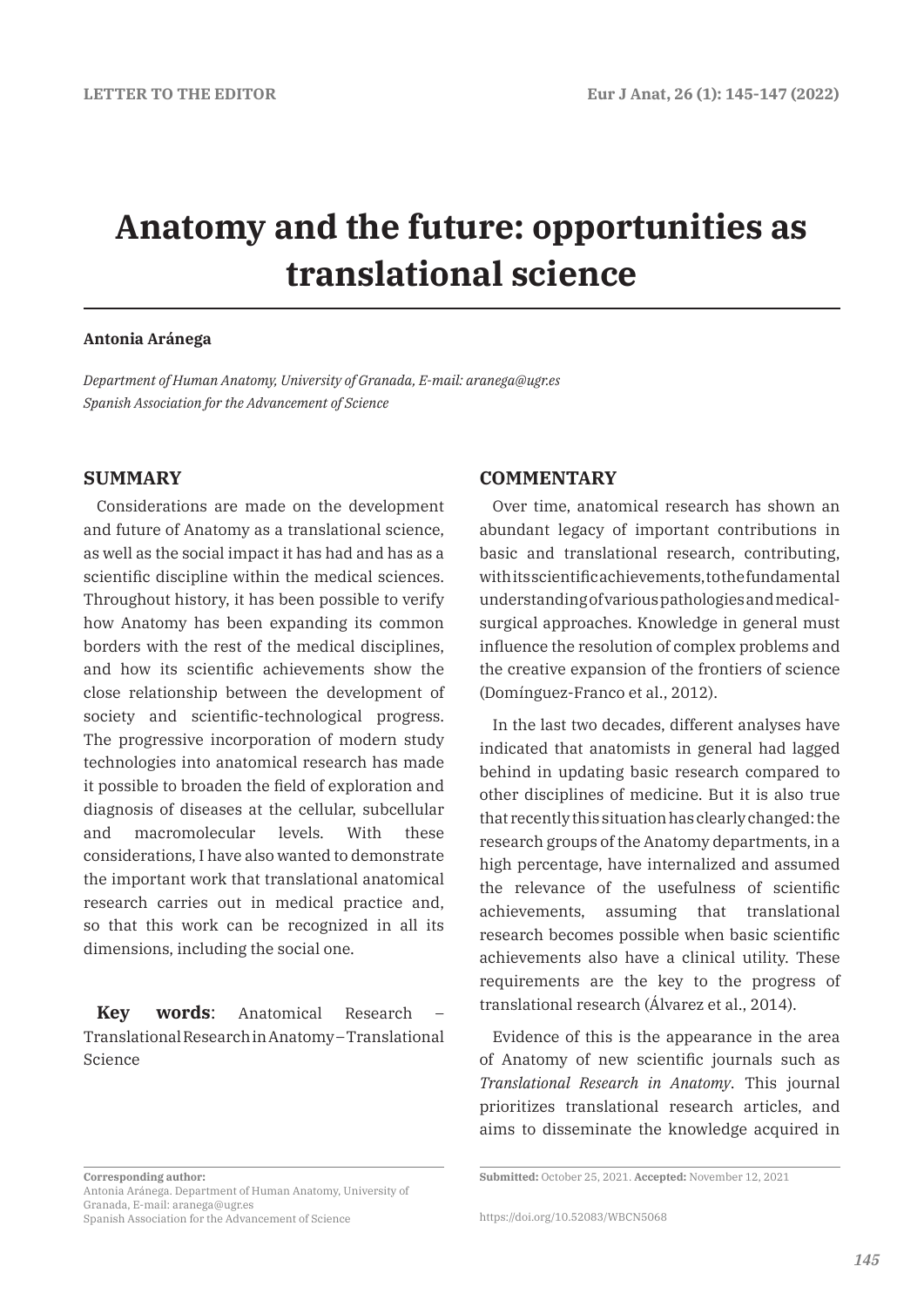basic anatomical science to apply it to diagnosis and treatment of human pathology in order to improve the individual well-being of the patient. This new editorial strategy fosters the links between morphological research and medicine, so that they are strong and effective and that the collaboration between anatomical science and other areas is effective.

There are multiple pathologies that require different diagnostic and therapeutic solutions. These are demonstrative of the need for an interdisciplinary approach, where the role of anatomical knowledge is very important.

Basic researchers are paying much attention to translational approaches to their own research achievements to help, as far as possible, to overcome current and unresolved clinical problems.

Translational and interdisciplinary research is research that involves more than one discipline, where researchers from each area make contributions to a common research objective, integrating concepts and methodologies from their lines of research to reach new knowledge. This strategy has become an important component in shaping cutting-edge science and innovation (Arrizabalaga, 2021).

Advanced hospitals are based on multidisciplinary scientific and technical advances, because complex health care problems cannot be successfully addressed by a single discipline (Arguello et al., 2020).

For this reason, the strength of interdisciplinary research with strong and stable collaborations between the basic and clinical sciences and other disciplines, such as big data, physics and engineering, is an evident fact (Álvarez et al., 2021).

Even so, the training and professional qualification of physicians will continue to evolve, betting on much broader and more diverse interdisciplinary teams, focused on the value of sustained interdisciplinary research.

Throughout history, there are many examples of how anatomical knowledge has contributed effectively to advances in medical science: for

example, the interface of the human prosthesis.

The human-prosthesis interface is one of the most complicated challenges facing the field of prosthetics. Its most important contributions are made in research and development by basic and clinical researchers around the world, Scientific achievements in the area of morphology have contributed to the understanding of the interface mechanics, favoring the design and evaluation of limb prostheses in general. It is high-quality, multidisciplinary research, much needed for advancements in the development of some bionic designs that have the potential for clinical application (Safari, 2020).

The contributions of different fields such as physics, materials sciences and mechanics are fundamental for the design of functional prostheses, although the researcher always requires an adequate qualification in anatomy, kinesiology, biomechanics and biology. The participations of engineering, artificial intelligence or electronics are contributing to a better understanding and manufacture of prosthetic mechanisms and pathomechanics.

Translational research has a bidirectional sense from basic research to patient-oriented research, and involves collaboration between scientists from multiple disciplines. Its current challenge is to find the relevant ways that allow to apply its research achievements to society (Rubio et al., 2010; Zarbin, 2020).

Modern regenerative medicine needs this translational concept of basic research, as it uses the principles and methods of basic science and engineering to promote the growth and regeneration of damaged tissues and viscera, or restore cell and tissue function.

Therefore, *Translational Research in Anatomy* should be useful not only to increase knowledge in general, but also as a communication and understanding platform between the discipline of anatomy and the rest of biomedical areas.